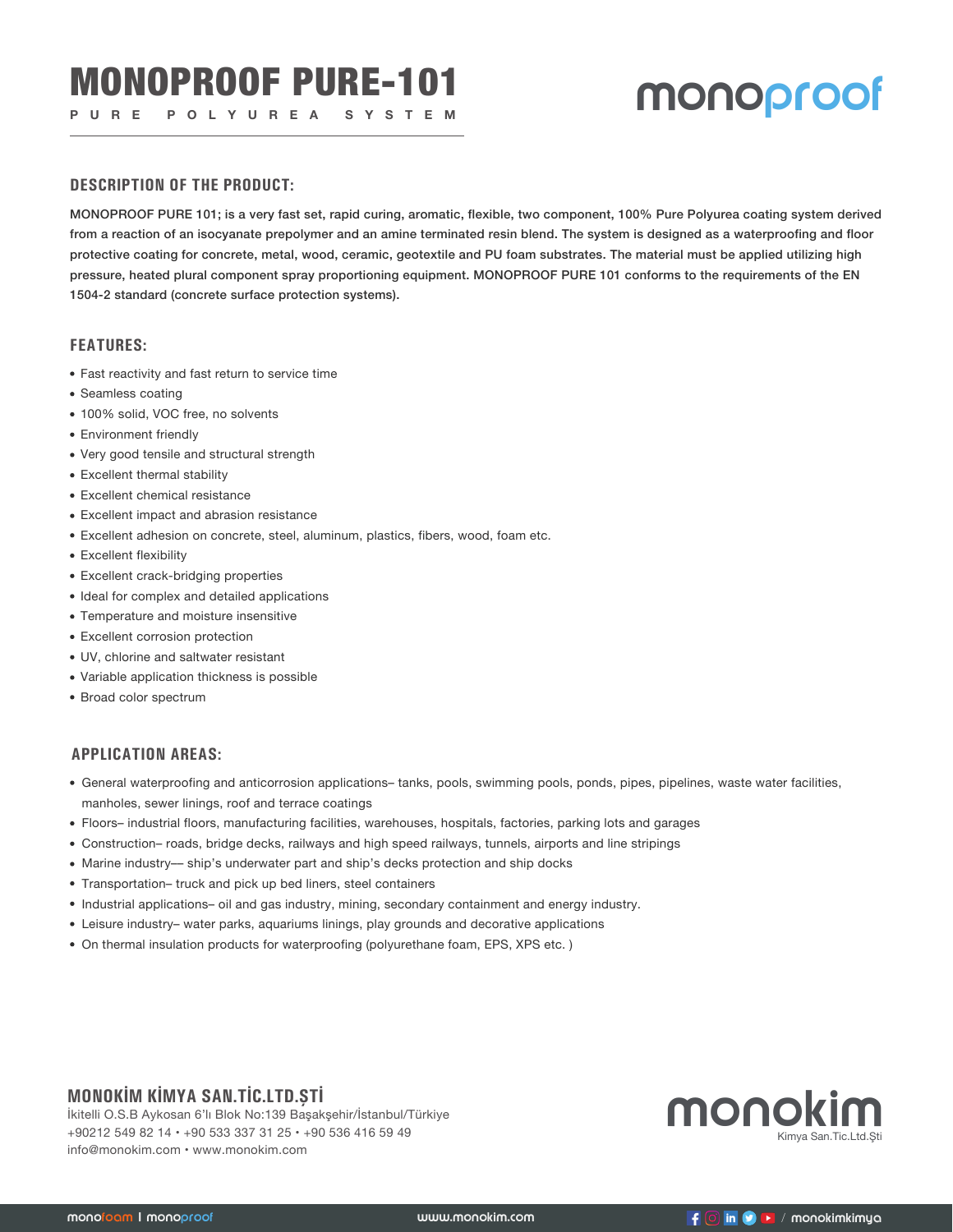#### **SURFACE PREPARATION & APPLICATION PROCEDURE:**

Surface Preparation: Surface preparation strongly affects coating performance. Concrete substrates must be prepared mechanically using abrasive blast cleaning to remove cement laitance and achieve an open textured surface. Weak concrete must be removed and surface defects such as voids must be fully exposed. Repairs to the substrate, filling of blowholes/voids and surface leveling must be carried out using appropriate products. All dust, loose and friable material must be completely removed from all surfaces before application of the product, preferably by brush and/or vacuum. For application pull off strength of the surface should be min. 1.5 N/mm2 and concrete residual moisture should be max. 4% pbw (with appropriate moisture tolerant primer should be max. 6% pbw). The moisture content should be measured by moisture meter. Be aware of condensation; the substrate must be at least 3 °C above dew point to reduce the risk of condensation of the coating. Relative air humidity for application should be lower than 85%. Prior to application, confirm substrate moisture content, relative air humidity and dew point.

#### **APPLICATION CONDITIONS / LIMITATIONS:**

|                | <b>SURFACE TEMPERATURE</b> | <b>AMBIENT TEMPERATURE</b> | <b>RELATIVE AIR HUMIDITY</b> |  |
|----------------|----------------------------|----------------------------|------------------------------|--|
| <b>OPTIMUM</b> | 10-30 $\,^{\circ}$ C       | 20-30 $\mathrm{^0C}$       | 25-50 %                      |  |
| <b>MINUMUM</b> | $-5\text{ °C}$             | $-10^{\circ}$ C            | $0\%$                        |  |
| <b>MAXIMUM</b> | $50^{\circ}$ C             | $50^{\circ}$ C             | 85 %                         |  |

Priming: The application surface has to be primed in order to achieve an even surface and good adhesion. Lightly spreading out with quartz sand 0,3-0,8 mm is recommended because this provides higher adhesion values and extends the maximum waiting time of primer prior to theapplication of polyurea coating. In order to avoid the formation of blisters do not spread to excess.

Polyurea Application: The polyurea must be applied within 12-24 hours of applying the primer. Isocyanate prepolimer and amine resin must be applied using a two component high pressure and heat spray machine. The machine should be able to spray the components in 1:1 volume ratio. Both components must be heated above 70 °C. In order to achieve good performance, the temperature and pressure should stay same during the application and must be controlled regularly. Polyurea system components might not diluted under any circumstances. Before application, amine component must be stirred at least 30 minutes using a barrel mixer until a homogenous mixture and colour obtained. Aromatic polyurea coating systems are UV stable but are not color stable. The cured coating may exhibit discoloration when exposed to sunlight. This does not influence the performance and physical properties of the material. If the color stability required, an aliphatic top coat must be applied within 12 hours of applying base coat.

#### Consumption of Coating Components: Primer : 0,3-0,5 kg/m2 Quartz sand : 1-1,5 kg /m2 Polyurea coating : 1,05- 1,1 kg/m2 /mm (recommended film thickness is minimum 2 mm.)

#### **MONOKİM KİMYA SAN.TİC.LTD.ŞTİ**

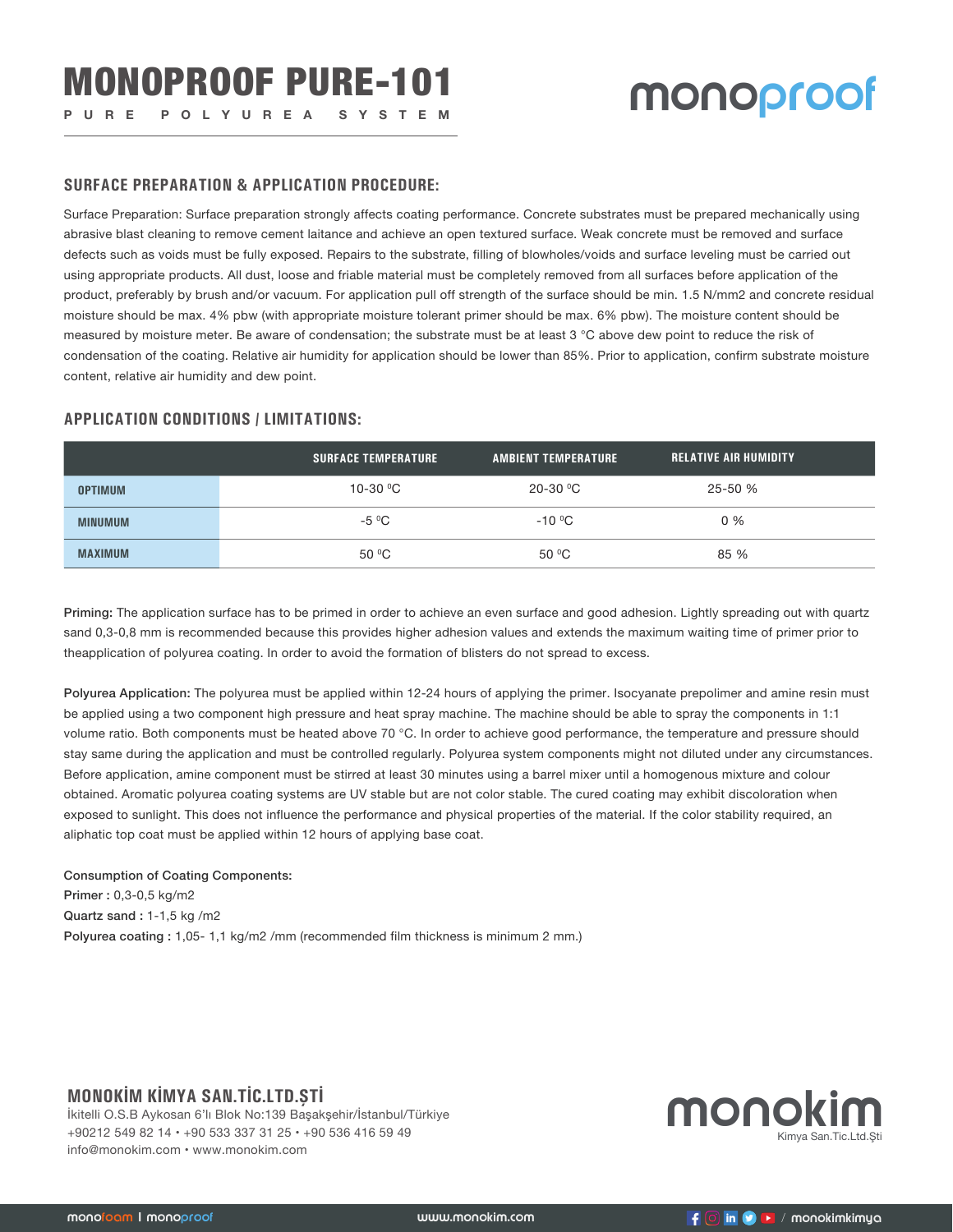# **MONOPROOF PURE-101 MONOPROOF**

#### **PACKAGING:**

200 kg barrel (Amine component) 220 kg barrel (Iso component)

#### **COLORS:**

Standard color is medium grey. Custom colors any RAL number is available upon request.

#### **SHELF LIFE & STORAGE CONDITIONS:**

Polyurea components are sensitive to moisture. Keep polyurea components in tightly closed containers. Mix amine resin before application. Store the polyurea components between 20-30°C. Shelf life of the unopened original packaging is nine months from manufacturing date.

#### **SAFETY:**

Contains isocyanate MDI. Avoid breathing vapors. Avoid contact with skin and eyes. Take precautions during application. Wear suitable protective clothing, gloves and eye/ face protection. Adequate ventilation of the working area is recommended. Refer to SDS sheet prior to use.

#### **TECHNICAL FEATURES:**

#### **COMPONENT PROPERTIES:**

|                       | <b>UNIT</b>        | <b>METHOD</b>      | <b>ISO COMPONENT (A)</b> | AMINE COMPONENT (B) |
|-----------------------|--------------------|--------------------|--------------------------|---------------------|
| <b>DENSITY (25°C)</b> | gr/cm <sup>3</sup> | <b>ASTM D 1217</b> | $1,11\pm0.03$            | $1,02{\pm}0.02$     |
| VISCOSITY (25°C)      | mPa.s              | <b>ASTM D 4878</b> | 700-800                  | 300-600             |
| <b>SHELF LIFE</b>     |                    |                    | 9 <sub>months</sub>      | 9 <sub>months</sub> |

**PROCESS PROPERTIES:**

|                                |                                      | <b>DATAS</b>   |                |  |
|--------------------------------|--------------------------------------|----------------|----------------|--|
| <b>MIX RATIO</b>               | <b>BY VOLUME</b><br><b>BY WEIGHT</b> | A:100<br>A:112 | B:100<br>B:100 |  |
| <b>PROCESS TEMPERATURE °C)</b> |                                      | A:70-80        | B:70-80        |  |
| <b>PROCESS PRESSURE (BAR)</b>  |                                      | A:180-200      | B:180-200      |  |

### **MONOKİM KİMYA SAN.TİC.LTD.ŞTİ**

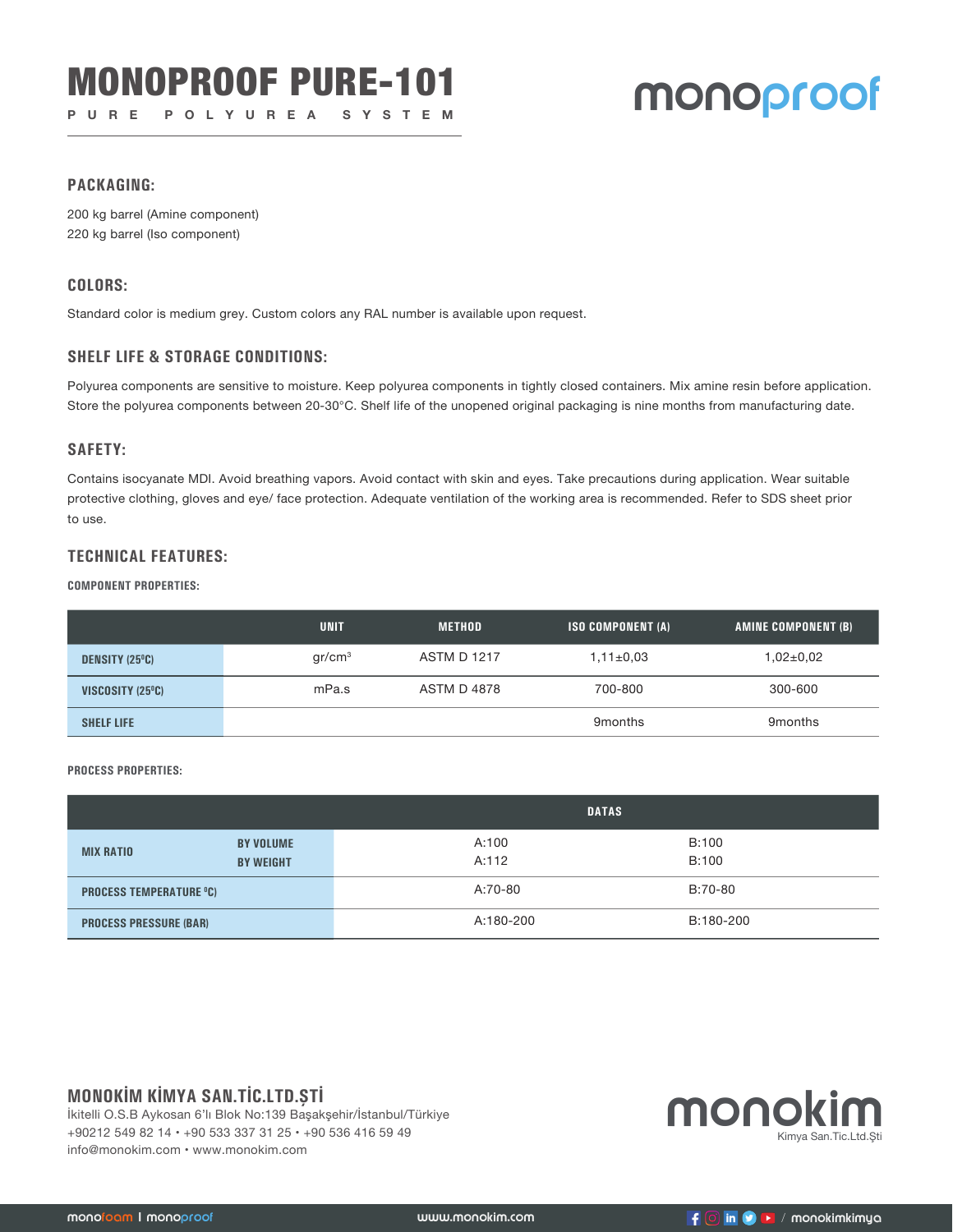# MONOPROOF PURE-101

## **MONOproof**

**PHYSICAL PROPERTIES:**

|                                  | <b>METHOD</b>     | <b>DATAS</b>                         |
|----------------------------------|-------------------|--------------------------------------|
| <b>CHEMICAL STRUCTURE</b>        |                   | A: MDI PREPOLYMER B: AMINE RESIN     |
| <b>VOC CONTENT (%)</b>           | <b>ASTM D1259</b> | 0                                    |
| <b>SOLID CONTENT (%)</b>         | ASTM D2697        | 100                                  |
| <b>GEL TIME (SEC)</b>            |                   | $5 - 10$                             |
| <b>TACK FREE TIME (SEC)</b>      |                   | $15 - 30$                            |
| <b>RECAOT TIME (HR)</b>          |                   | 0-12 (without any pretreatment)      |
| <b>POSTCURE TIME (HR)</b>        |                   | 24                                   |
| <b>DENSITY (GR/CM3)</b>          | ASTM D792         | $0,99-1,03$                          |
| <b>TENSILE STRENGTH (MPa)</b>    | ASTM D638         | 24                                   |
| <b>MODULUS (MPa)</b>             | ASTM D638         | %100 elongation ≥10                  |
|                                  |                   | %300 elongation ≥15                  |
| <b>ELONGATION AT BREAK (%)</b>   | ASTM D638         | $\geq$ 350                           |
| <b>HARDNESS (SHORE D)</b>        | ASTM D2240        | $40 - 45$                            |
| <b>HARDNESS (SHORE A)</b>        | ASTM D2240        | 85-90                                |
| <b>TEARS STRENGTH (N/MM)</b>     | ASTM D624         | $\geq 50$                            |
| <b>TABER ABRASION (MG)</b>       | EN ISO 5470-1     | <30 (H22, 1000 cycle)                |
| <b>IMPACT RESISTANCE</b>         | EN ISO 6272-1     | <b>CLASS III</b>                     |
| <b>THERMAL RESISTANCE</b>        |                   | $-30$ °C - 100 °C                    |
| <b>PULL OF STRENGTH (NN/MM2)</b> | ASTM D4541        | CONCRETE: $\geq 2.5$ STEEL: $\geq 6$ |

## **MONOKİM KİMYA SAN.TİC.LTD.ŞTİ**